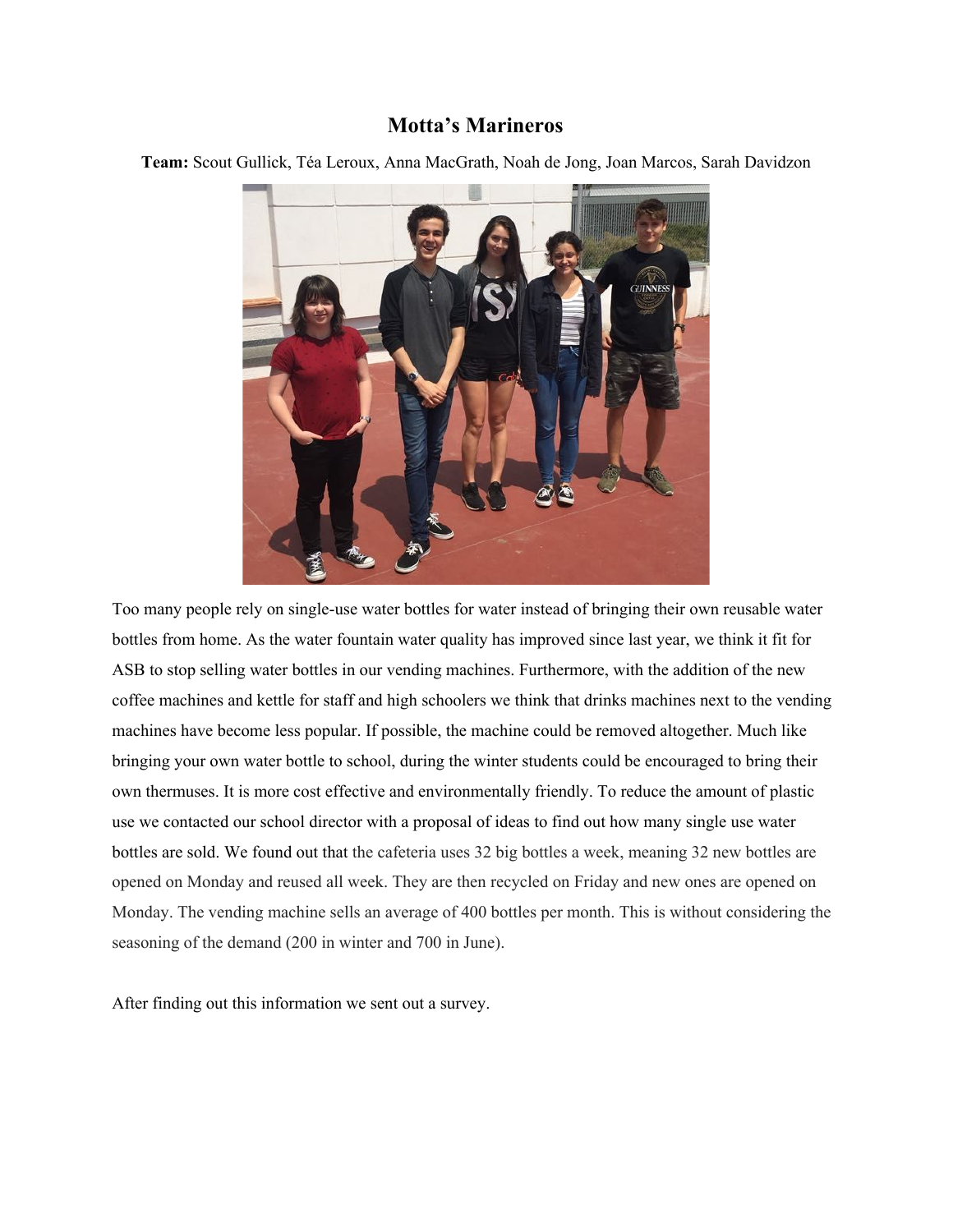

Do you think that the vending machine should stop selling water bottles? 86 responses



The survey showed that assuming the water did taste better, then 55.8% would agree to stopping the sale of water bottles in our vending machine. Additionally, only 12.8% said they relied on the vending machine for their water, making for a great argument against continuing the sale of the bottles. We will present this data to our school director along with

alternatives in hopes to make a change.

Another idea was to collect the water bottles used in our school and make our own art piece from it. We wanted to show how marine life is harmed by plastic pollution and perhaps display it in our school, unveiling it at an event called RefugArt as it has ties to water themes (May 24th). The RefugArt event is attended by a many families in our